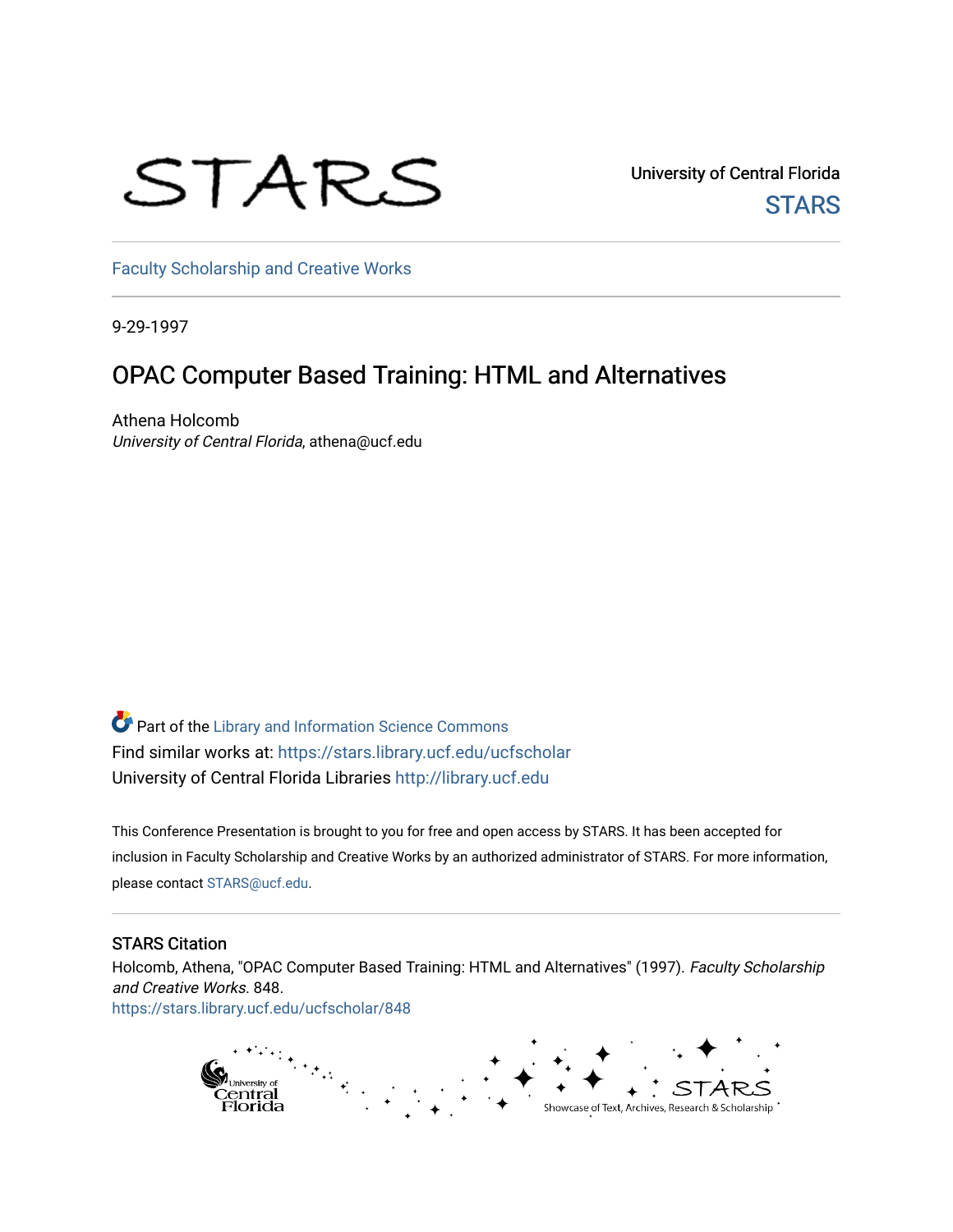#### **LUISQuest: A Web-Based OPAC Tutorial**

LUISQuest was developed as an introduction to the Library Users Information Service (LUIS), UCF's OPAC. Second semester freshmen are its primary audience. LUISQuest takes the form of a quiz with explanations that guide students through a few basic searches. In the process, students learn about navigation, fundamental search commands, Boolean logic, truncation, adjacency, interpreting citations, and locating materials in the UCF Library.

#### **LUISQuest Features**

- Interactive; requiring users to demonstrate understanding of the material
- Self-paced
- Accessible from any computer on the WWW whenever the server is up

#### **Technical Description**

- 123 separate files
- **245,925 bytes**
- Plain ASCII with standard HTML
- **Readable using any browser**

#### **Things to Consider When You Develop a Web-based Tutorial**

- Is demand for instruction sufficient to warrant developing the tutorial?
- Does the intended audience have the expertise and access necessary to use the WWW?
- Is the material covered by the tutorial stable or changing?
- Will there be time to maintain the tutorial?
- $\blacksquare$  Is there a server for the tutorial?

**LUISQuest Links:**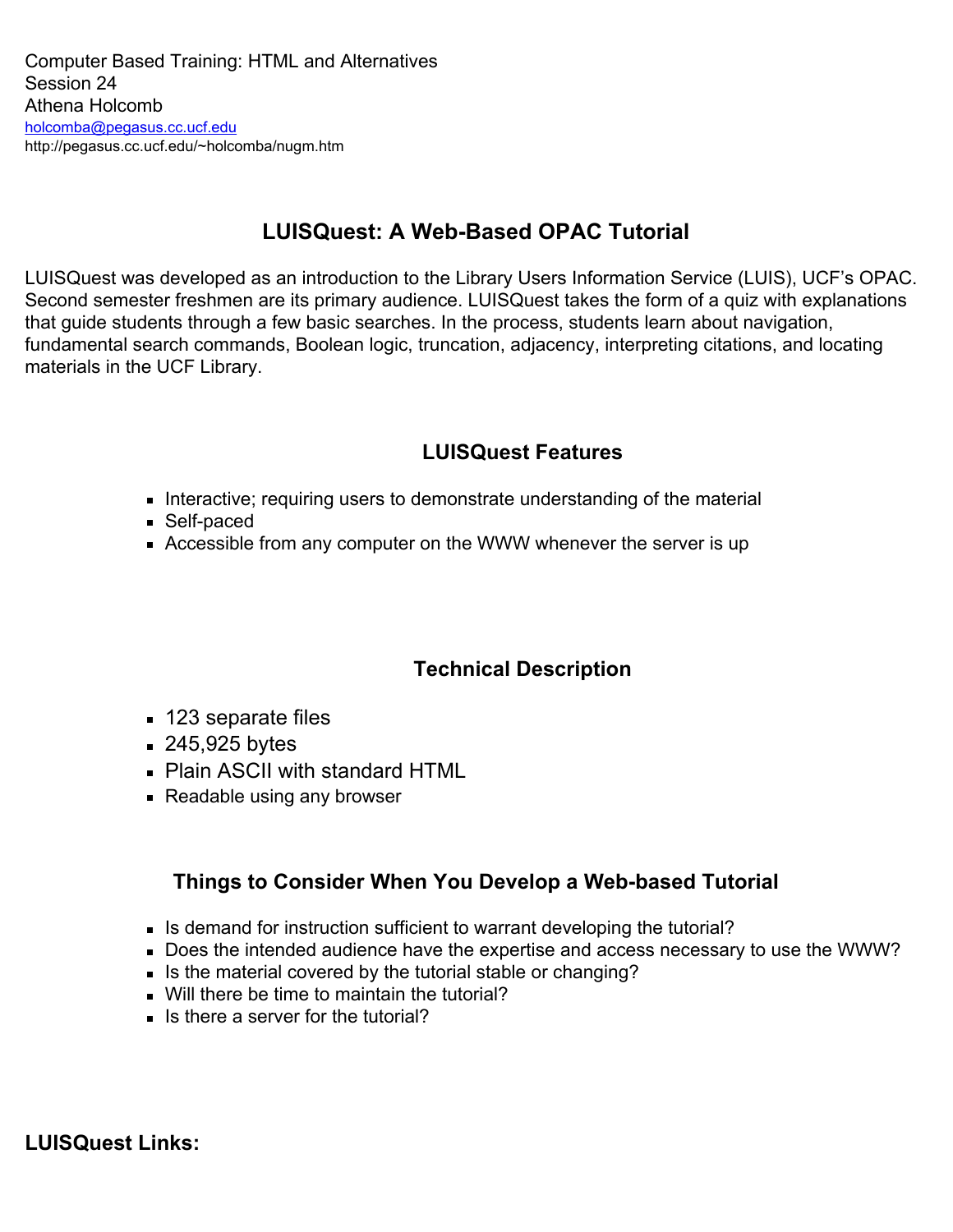**The [LUISQuest Tutorial](http://pegasus.cc.ucf.edu/~library/luisquest/00luisq.htm)** *http://pegasus.cc.ucf.edu/~library/luisquest/00luisq.htm* **The [Rise and Fall of a Web-based Tutorial CIL '96](http://pegasus.cc.ucf.edu/~holcomba/rfluisq.htm)** *http://pegasus.cc.ucf.edu/~holcomba/rfluisq.htm* **LUISQuest [Case Description](http://netways.shef.ac.uk/rbase/ucf.htm)** *http://netways.shef.ac.uk/rbase/ucf.htm* **LUISQuest: [A Web-Based OPAC Tutorial NUGM '97](http://pegasus.cc.ucf.edu/~holcomba/nugm.htm)** *http://pegasus.cc.ucf.edu/~holcomba/nugm.htm*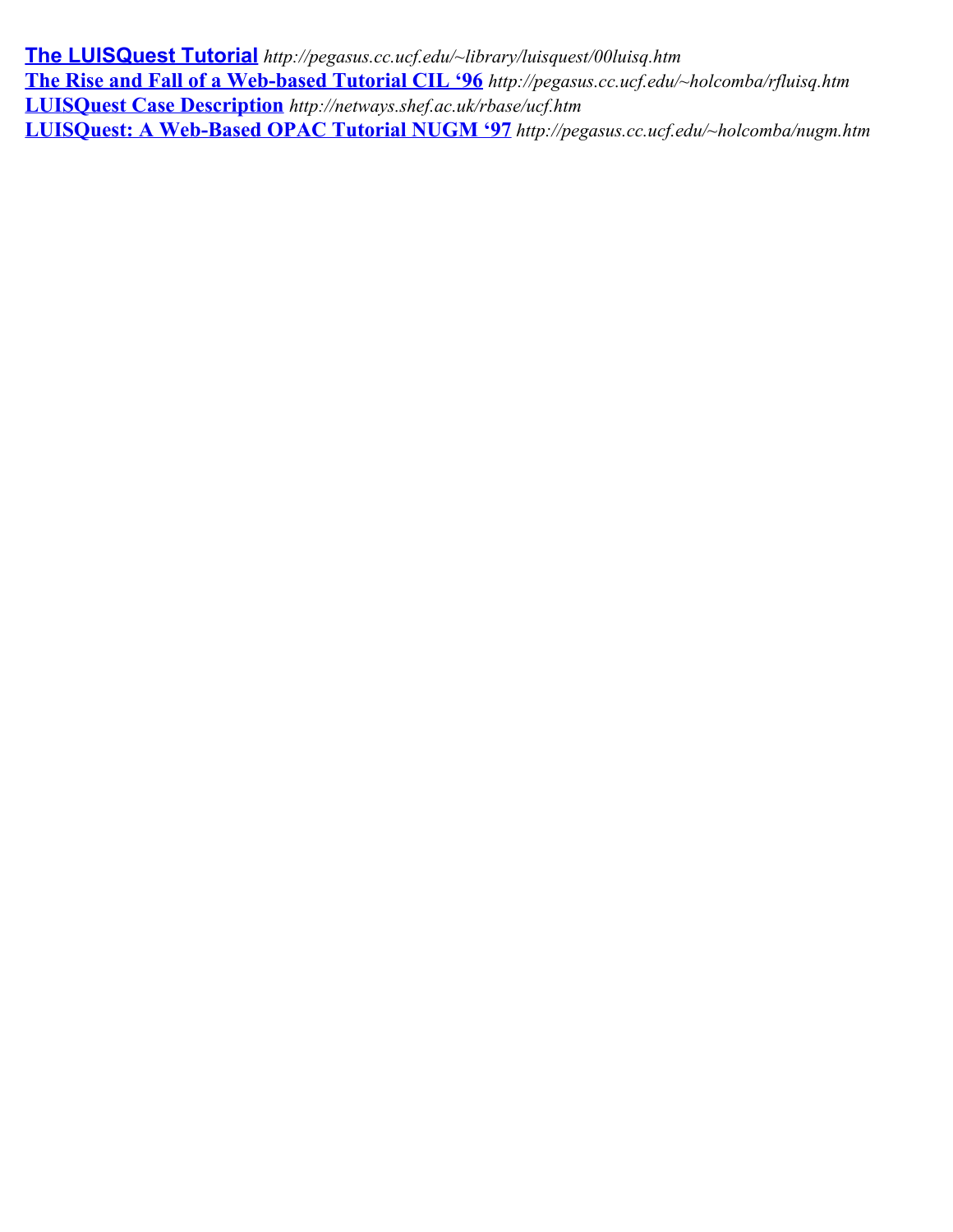### <span id="page-3-0"></span>**Computer Based Training: HTML**

**Athena Hoeppner Holcomb University of Central Florida**

|--|--|

[Athena Hoeppner](mailto:holcomba@pegasus.cc.ucf.edu)

[University of Central Florida](http://www.ucf.edu/) Friday 9/26/97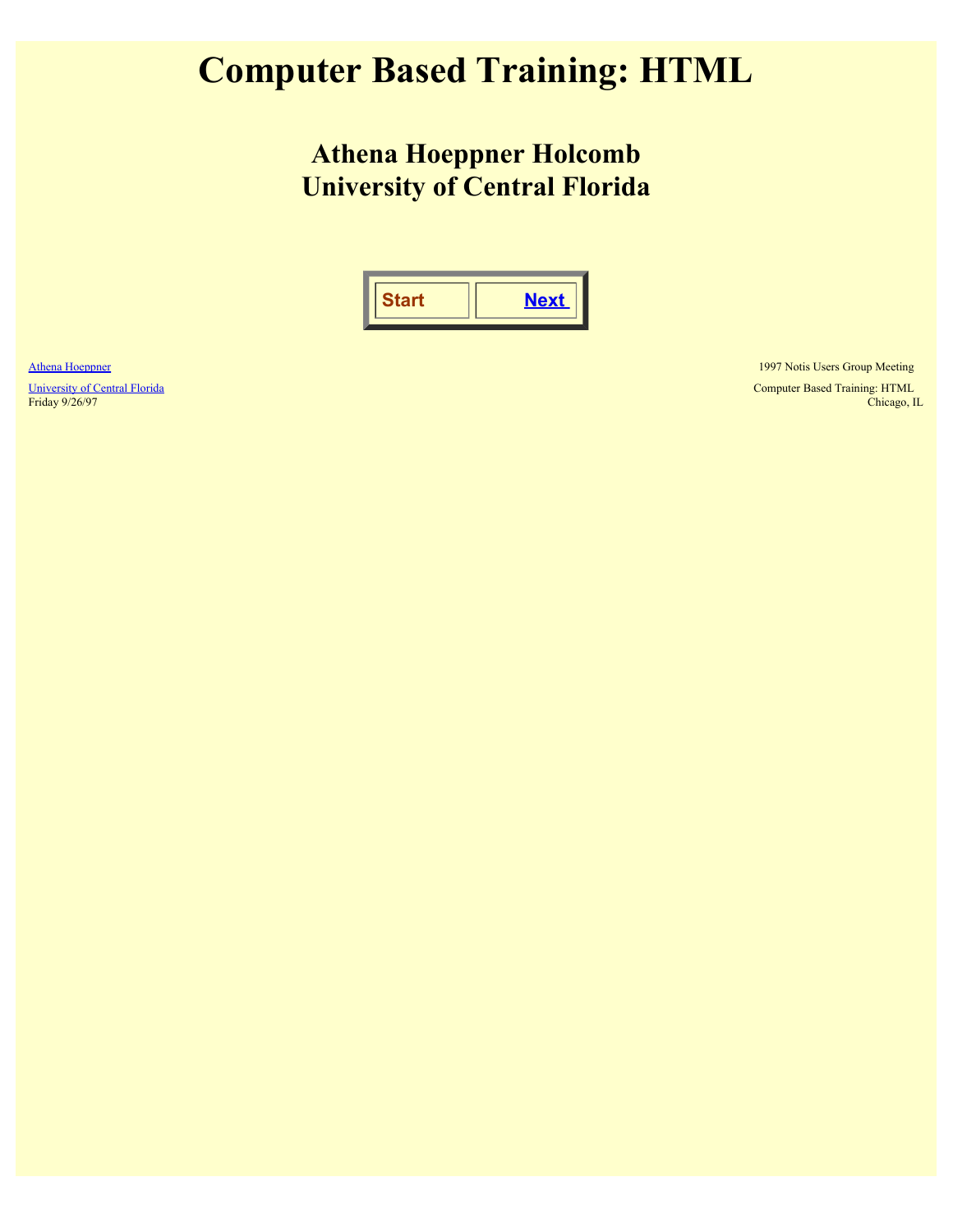### **Questions to ask:**

<span id="page-4-0"></span>**Why create Web-based OPAC instruction?**

**Who will use the service?**

**What will it be used for?**

**How will it work?**

**When will it be maintained?**



[Athena Hoeppner](mailto:holcomba@pegasus.cc.ucf.edu) [University of Central Florida](http://www.ucf.edu/) Friday 9/26/97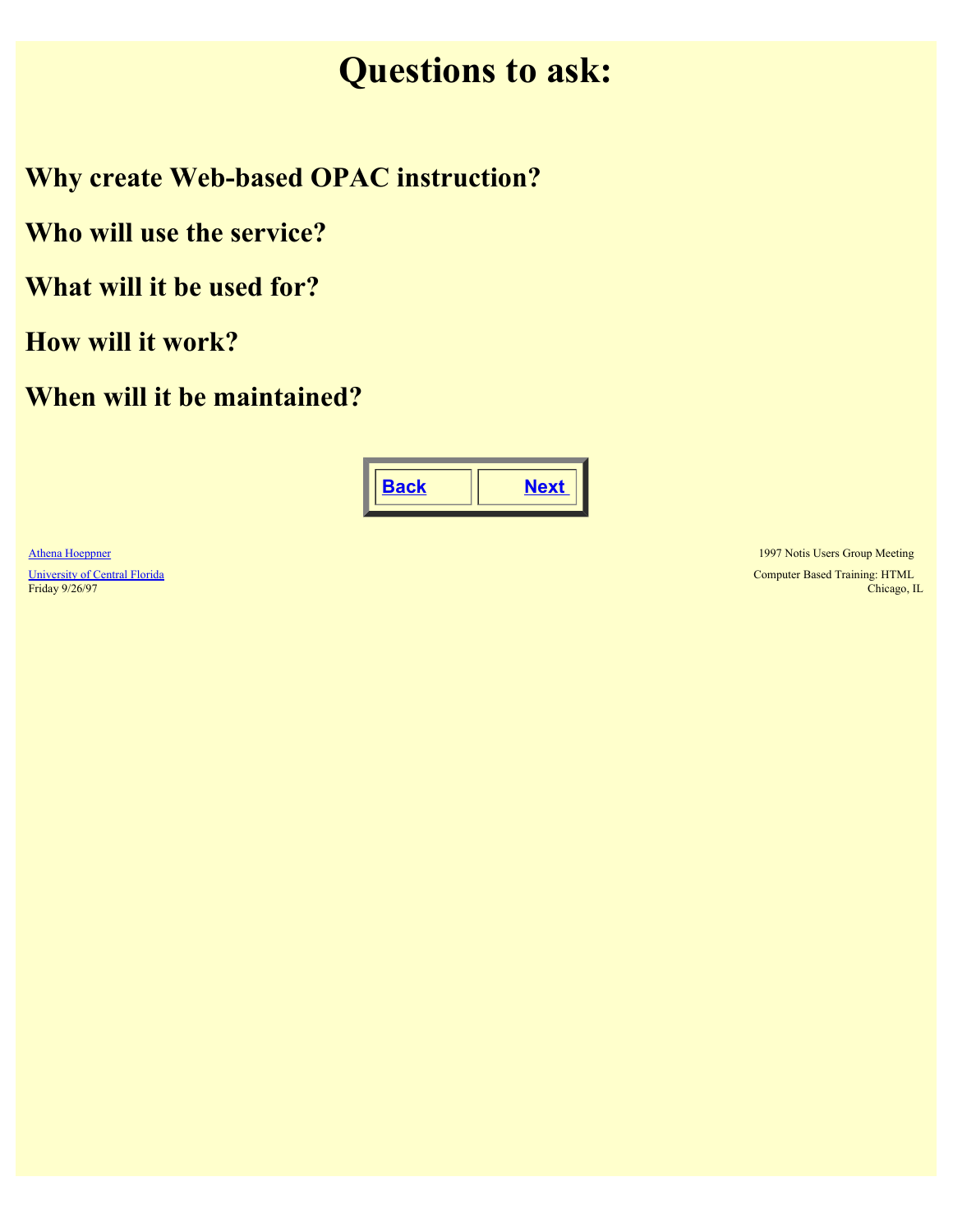### **Why create web-based instruction?**

### <span id="page-5-0"></span>**To meet growing demand for instruction**

- The availability of instruction librarians and resources cannot keep pace with the growth of the university. *We are overbooked!*
- Theoretically, web-based instruction can support any number of students. Using the web for basic instruction frees up time and resources for library instruction.

### **To deliver on-demand instruction**

- Many serious students want an introduction to the library, particularly to the online-catalog. They may not be enrolled in a class that includes library instruction and no library instruction sessions may be scheduled when they need to learn.
- Web-based instruction is available whenever it is needed (if the server is working).

### **To deliver instruction to remote students**

- Students taking distributed learning courses and commuters want instruction they can use from their homes or local libraries.
- Web-based instruction is available anywhere with access the WWW.

### **To deliver self-paced instruction**

- Different people have different modes and paces of learning.
- Web-based instruction is self paced and can be reviewed as often as desired.

### *Summary: To extend instruction and free up resources.*

|  |  | . .<br><u>.</u> |
|--|--|-----------------|
|--|--|-----------------|

[Athena Hoeppner](mailto:holcomba@pegasus.cc.ucf.edu) [University of Central Florida](http://www.ucf.edu/) Friday 9/26/97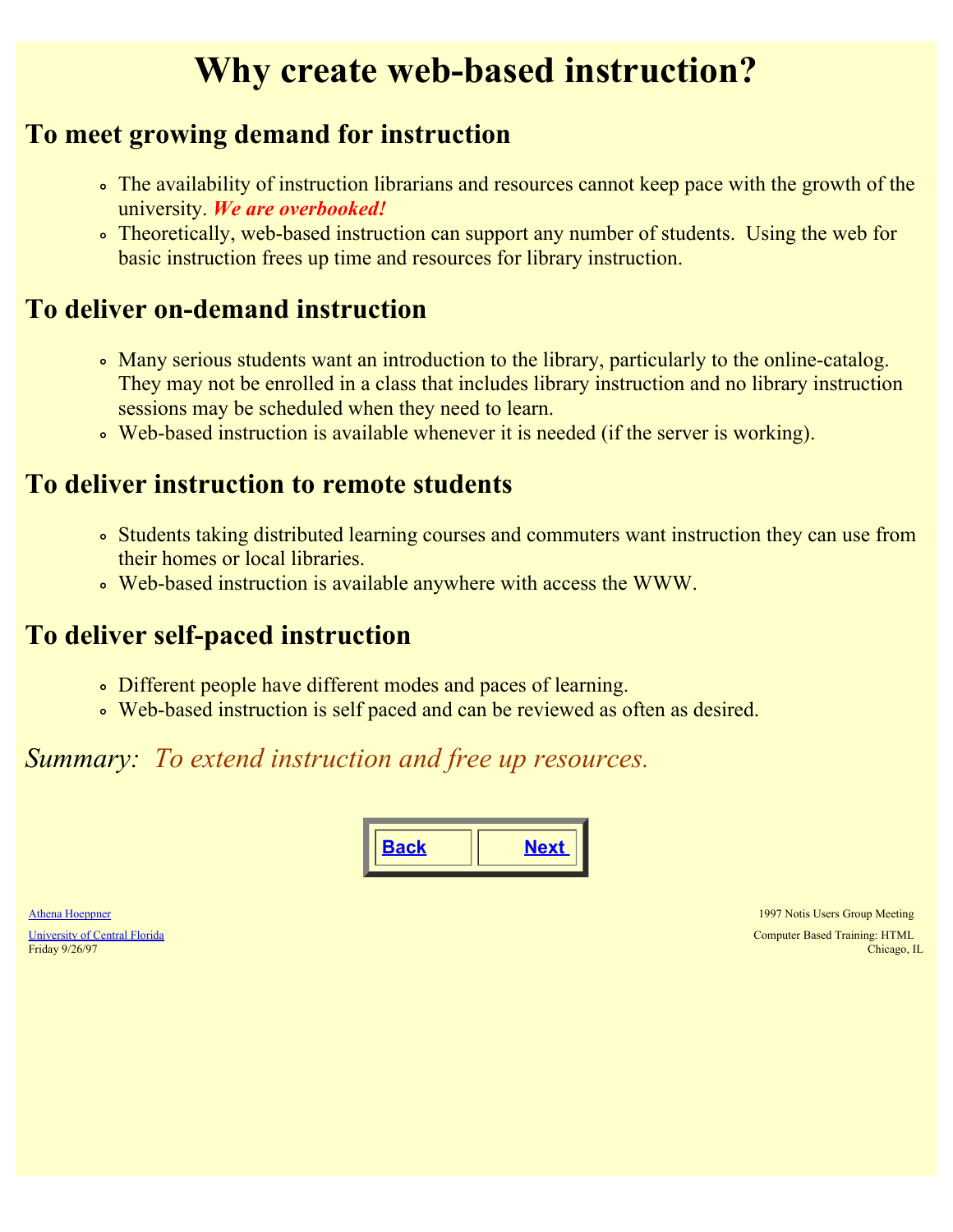### **Who will use the service?**

### <span id="page-6-0"></span>**Who are the primary users?**

- Students enrolled in specific courses
- Distributed learning courses
- Freshman level English
- Graduate research methods students
- Self-motivated learners

### **Do the intended users know:**

- About computers?
- Can they click?
- About the WWW?
- Can they connect to the internet and start up a browser?
- Can they follow a link?
- Can they enter a URL?
- About using the library?
- What knowledge is prerequisite?

### **How will they access the service?**

- How many have home computers?
	- That have modems?
	- That are set up to access the WWW?
	- That have high level browsers?
- Are computers available in the library?
- Are computers available in campus labs?



[Athena Hoeppner](mailto:holcomba@pegasus.cc.ucf.edu)

[University of Central Florida](http://www.ucf.edu/) Friday 9/26/97

1997 Notis Users Group Meeting

Computer Based Training: HTML Chicago, IL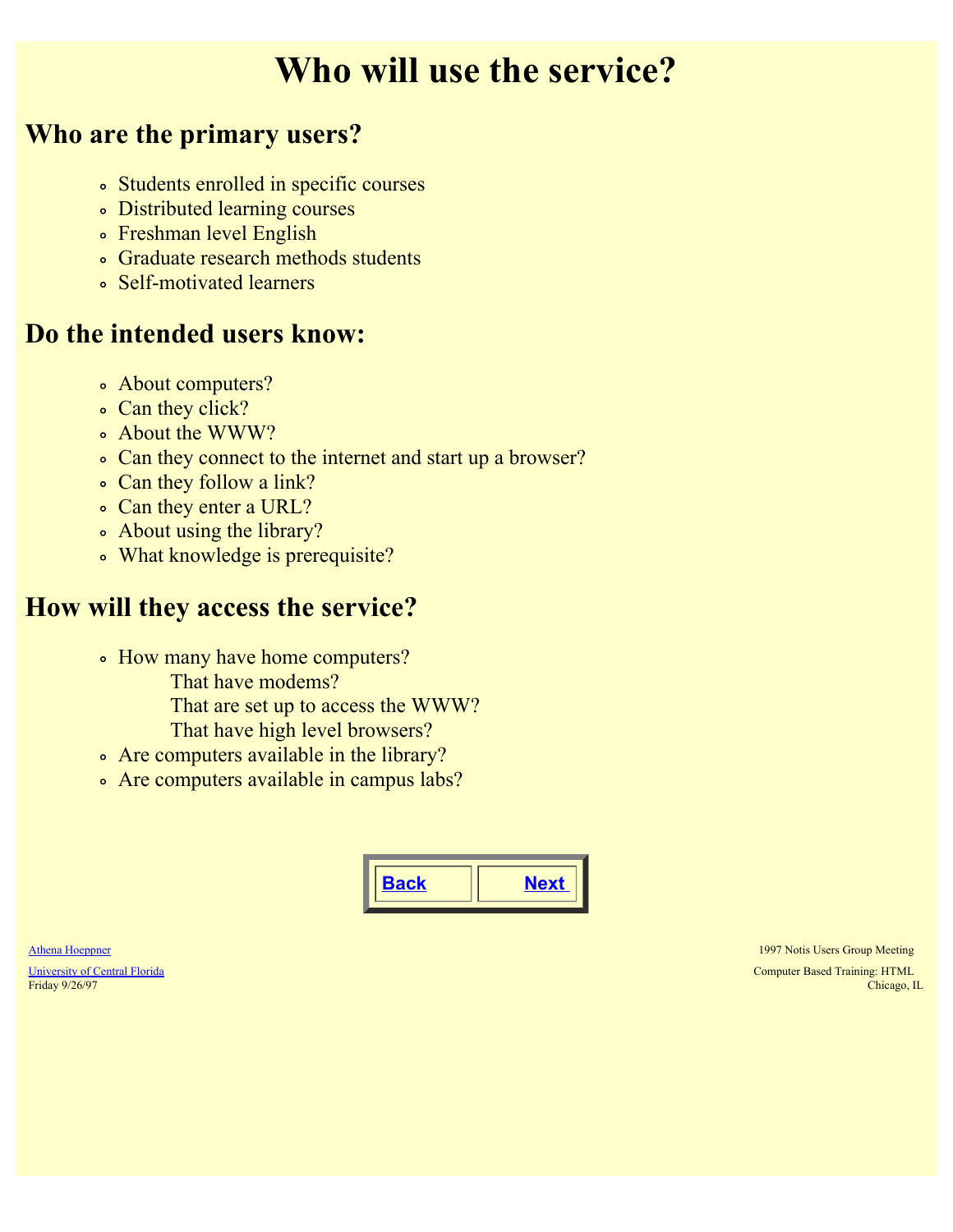### **What will it be used for?**

#### <span id="page-7-0"></span>**What topics will it teach and in what depth?**

Tutorials often focus on a specific tool, such as how to use the OPAC, while others teach a research process. They can be a cursory introduction or a in-depth presentation of the topic. Exactly what to cover depends on who the tutorial is for.

### **How will it fit into the library instruction program?**

Will it be used alone, or in conjunction with other library instruction?

### **What functions are required from it?**

Will the tutorial need to do more than present material? If faculty assign the tutorial to their classes, then it must have a way to track who completed the tutorial. Will you need to evaluate the students' understanding of the material?

|--|

[Athena Hoeppner](mailto:holcomba@pegasus.cc.ucf.edu) [University of Central Florida](http://www.ucf.edu/) Friday 9/26/97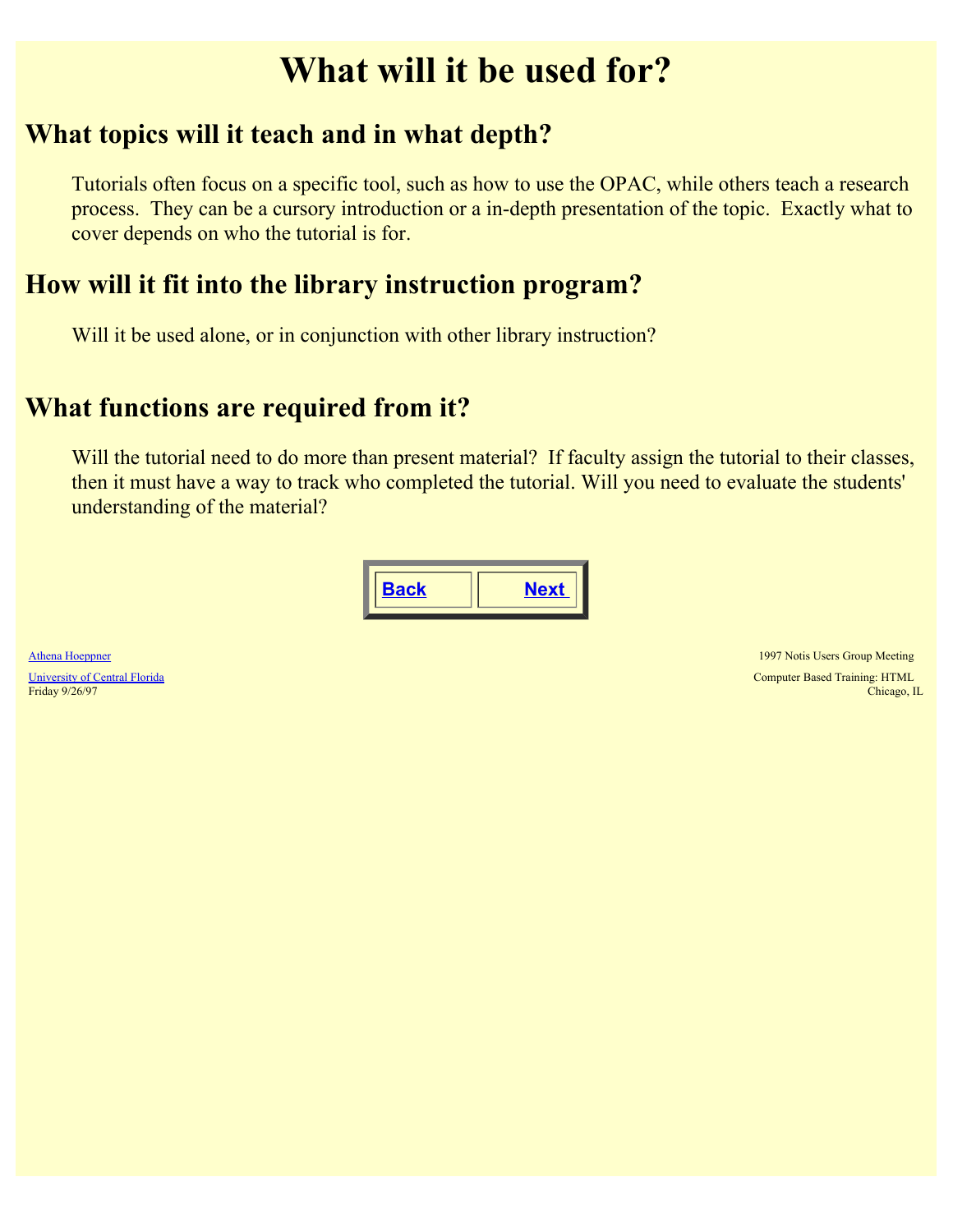### **How will it be implemented?**

#### <span id="page-8-0"></span>**How will it deliver the information?**

There are different approaches to web based instruction:

- **Handouts** 
	- Consisting of text and images in a few web pages.
- Workbooks
	- Which present material, then have exercises or questions.
- **Interactive tutorials**

Requiring the students to respond to the information presented as they progress.

Unlike its print counterparts, web-based instruction can incorporate video, sound, and programs to aid instruction. However, users without the appropriate browsers and add-ons can't view or hear these bells and whistles.

### **How will it be created?**

Will it be basic HTML?

Standard HTML has the advantage of being useable on any browser, even lynx. It is the simplest to create and mount, especially with an HTML editor.

• HTML with CGI scripts or Java?

CGI is necessary for interpreting forms. Java allows for mouse-overs and other interactive functions. Both CGI and Java require programming skills to create and demand more from the server.

Course development software?

Course development software may automate and simplify creating a complex tutorial, but may require the user to have specific software.

| ı<br>F | - 11 |
|--------|------|
|        |      |

| Athena Hoeppner               |
|-------------------------------|
| University of Central Florida |
| Friday 9/26/97                |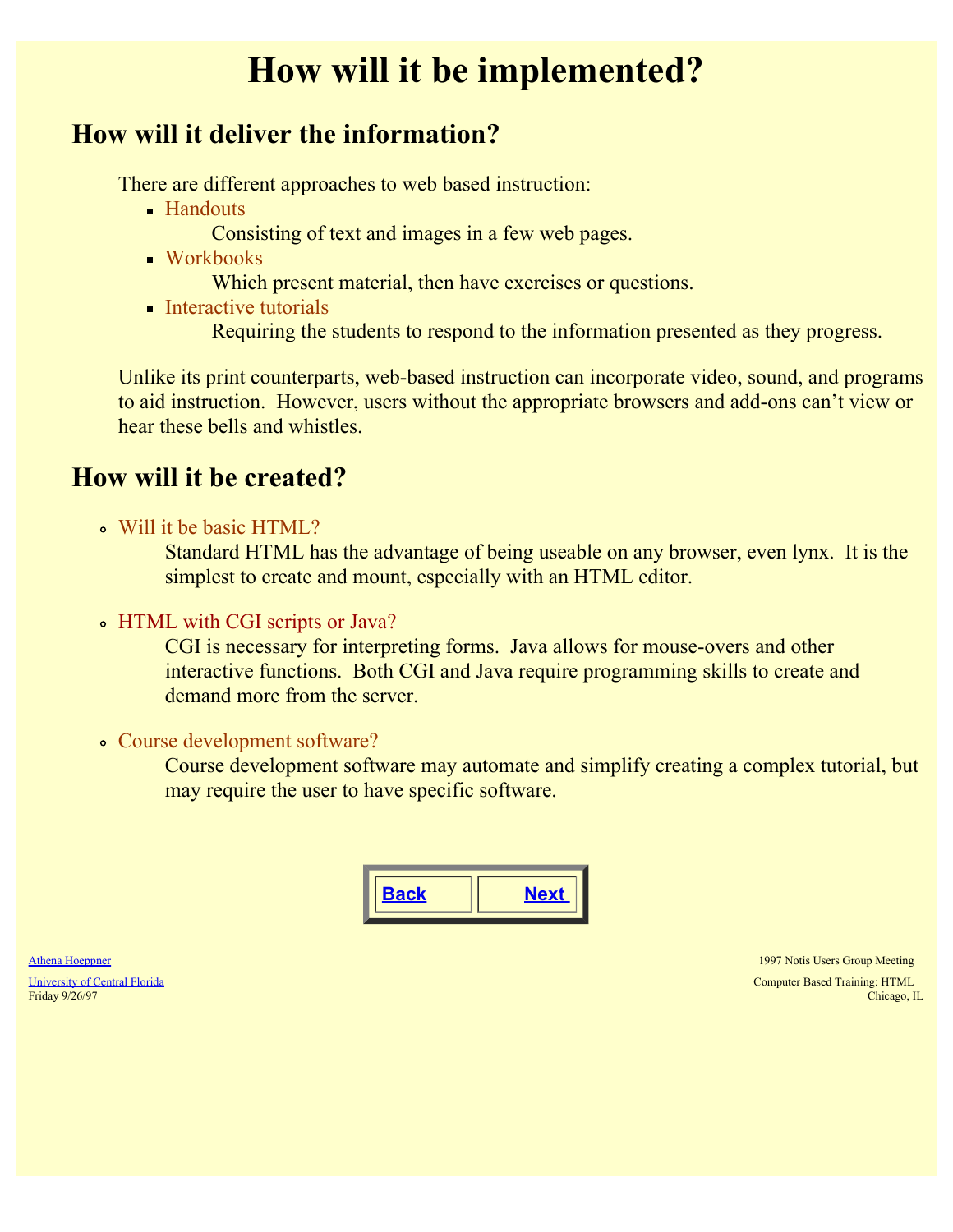## **When will you maintain it?**

### <span id="page-9-0"></span>**Somebody needs to spend time to:**

- Track usage
- Maintain links
- Update the content
- Answer user questions
- Do PR and marketing
- Evaluate the effectiveness



[Athena Hoeppner](mailto:holcomba@pegasus.cc.ucf.edu) [University of Central Florida](http://www.ucf.edu/) Friday 9/26/97